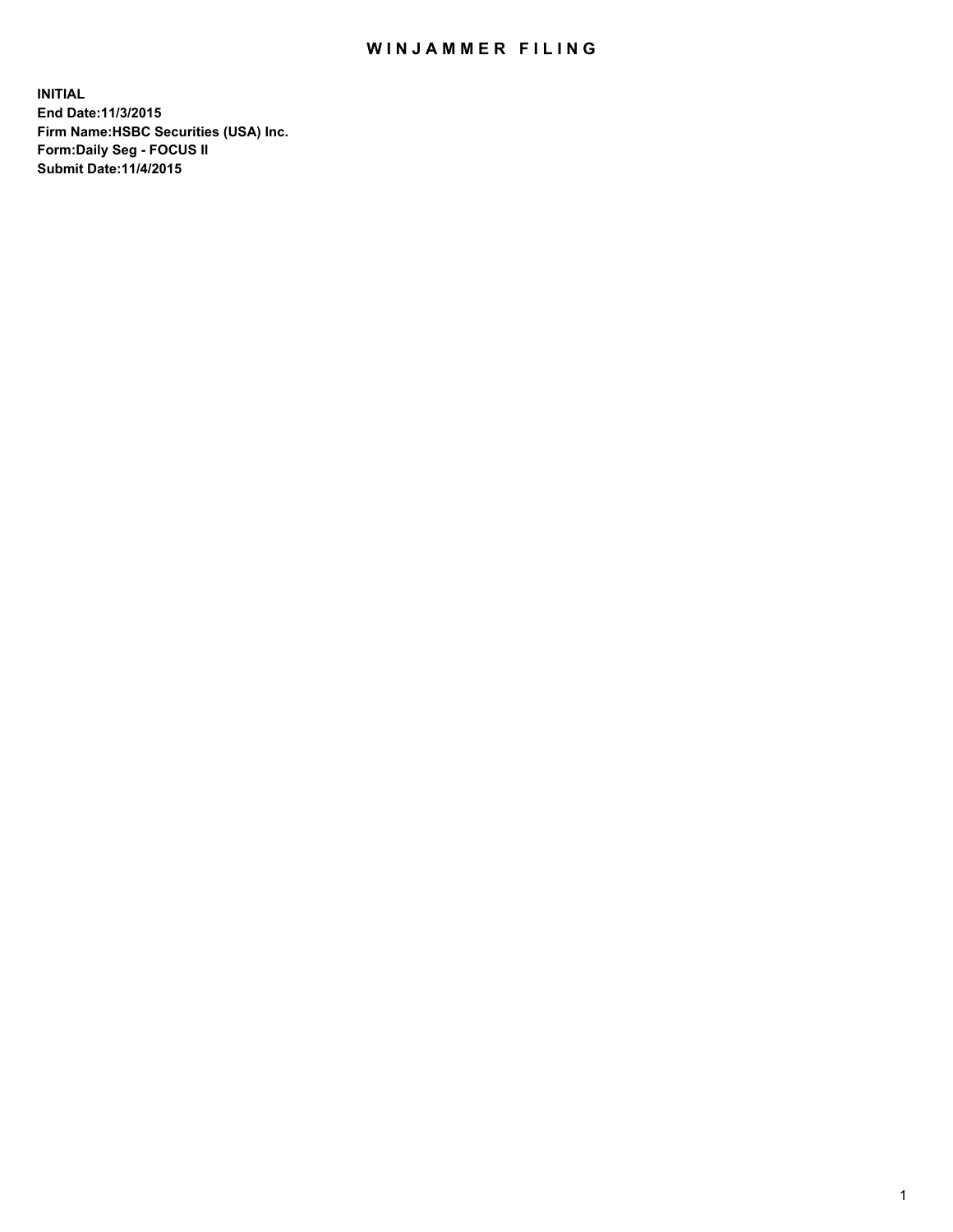## **INITIAL End Date:11/3/2015 Firm Name:HSBC Securities (USA) Inc. Form:Daily Seg - FOCUS II Submit Date:11/4/2015 Daily Segregation - Cover Page**

| Name of Company<br><b>Contact Name</b><br><b>Contact Phone Number</b><br><b>Contact Email Address</b>                                                                                                                                                                                                                         | <b>HSBC Securities (USA) Inc.</b><br>Steven richardson<br>212-525-6445<br>steven.richardson@us.hsbc.com |
|-------------------------------------------------------------------------------------------------------------------------------------------------------------------------------------------------------------------------------------------------------------------------------------------------------------------------------|---------------------------------------------------------------------------------------------------------|
| FCM's Customer Segregated Funds Residual Interest Target (choose one):<br>a. Minimum dollar amount: ; or<br>b. Minimum percentage of customer segregated funds required:%; or<br>c. Dollar amount range between: and; or<br>d. Percentage range of customer segregated funds required between: % and %.                       | 110,000,000<br><u>0</u><br>0 <sub>0</sub><br>0 <sub>0</sub>                                             |
| FCM's Customer Secured Amount Funds Residual Interest Target (choose one):<br>a. Minimum dollar amount: ; or<br>b. Minimum percentage of customer secured funds required:%; or<br>c. Dollar amount range between: and; or<br>d. Percentage range of customer secured funds required between: % and %.                         | 10,000,000<br>0 <sub>0</sub><br>0 <sub>0</sub>                                                          |
| FCM's Cleared Swaps Customer Collateral Residual Interest Target (choose one):<br>a. Minimum dollar amount: ; or<br>b. Minimum percentage of cleared swaps customer collateral required:%; or<br>c. Dollar amount range between: and; or<br>d. Percentage range of cleared swaps customer collateral required between:% and%. | 90,000,000<br><u>0</u><br>00<br><u>00</u>                                                               |

Attach supporting documents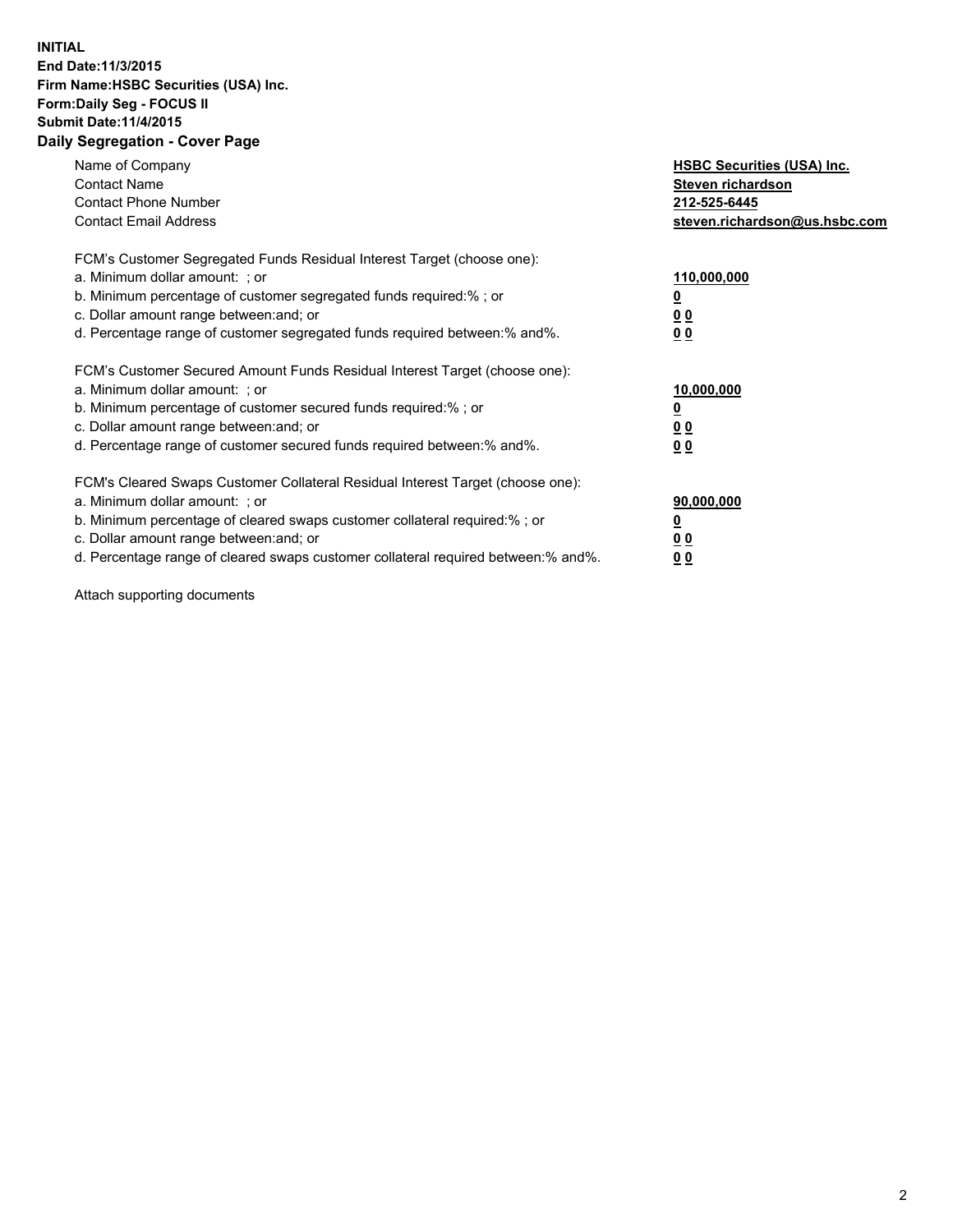**INITIAL End Date:11/3/2015 Firm Name:HSBC Securities (USA) Inc. Form:Daily Seg - FOCUS II Submit Date:11/4/2015 Daily Segregation - Secured Amounts**

Foreign Futures and Foreign Options Secured Amounts Amount required to be set aside pursuant to law, rule or regulation of a foreign government or a rule of a self-regulatory organization authorized thereunder **0** [7305] 1. Net ledger balance - Foreign Futures and Foreign Option Trading - All Customers A. Cash **79,846,072** [7315] B. Securities (at market) **105,345,903** [7317] 2. Net unrealized profit (loss) in open futures contracts traded on a foreign board of trade **-34,143,304** [7325] 3. Exchange traded options a. Market value of open option contracts purchased on a foreign board of trade **0** [7335] b. Market value of open contracts granted (sold) on a foreign board of trade **0** [7337] 4. Net equity (deficit) (add lines 1. 2. and 3.) **151,048,671** [7345] 5. Account liquidating to a deficit and account with a debit balances - gross amount **6,510,213** [7351] Less: amount offset by customer owned securities **-4,644,994** [7352] **1,865,219** [7354] 6. Amount required to be set aside as the secured amount - Net Liquidating Equity Method (add lines 4 and 5) **152,913,890** [7355] 7. Greater of amount required to be set aside pursuant to foreign jurisdiction (above) or line 6. **152,913,891** [7360] FUNDS DEPOSITED IN SEPARATE REGULATION 30.7 ACCOUNTS 1. Cash in banks A. Banks located in the United States **17,482,508** [7500] B. Other banks qualified under Regulation 30.7 **0** [7520] **17,482,508** [7530] 2. Securities A. In safekeeping with banks located in the United States **55,832,525** [7540] B. In safekeeping with other banks qualified under Regulation 30.7 **0** [7560] **55,832,525** [7570] 3. Equities with registered futures commission merchants A. Cash **0** [7580] B. Securities **0** [7590] C. Unrealized gain (loss) on open futures contracts **0** [7600] D. Value of long option contracts **0** [7610] E. Value of short option contracts **0** [7615] **0** [7620] 4. Amounts held by clearing organizations of foreign boards of trade A. Cash **0** [7640] B. Securities **0** [7650] C. Amount due to (from) clearing organization - daily variation **0** [7660] D. Value of long option contracts **0** [7670] E. Value of short option contracts **0** [7675] **0** [7680] 5. Amounts held by members of foreign boards of trade A. Cash **121,977,225** [7700] B. Securities **49,513,378** [7710] C. Unrealized gain (loss) on open futures contracts **-34,143,304** [7720] D. Value of long option contracts **0** [7730] E. Value of short option contracts **0** [7735] **137,347,299** [7740] 6. Amounts with other depositories designated by a foreign board of trade **0** [7760] 7. Segregated funds on hand **0** [7765] 8. Total funds in separate section 30.7 accounts **210,662,332** [7770] 9. Excess (deficiency) Set Aside for Secured Amount (subtract line 7 Secured Statement Page 1 from Line 8) **57,748,441** [7380] 10. Management Target Amount for Excess funds in separate section 30.7 accounts **10,000,000** [7780] 11. Excess (deficiency) funds in separate 30.7 accounts over (under) Management Target **47,748,441** [7785]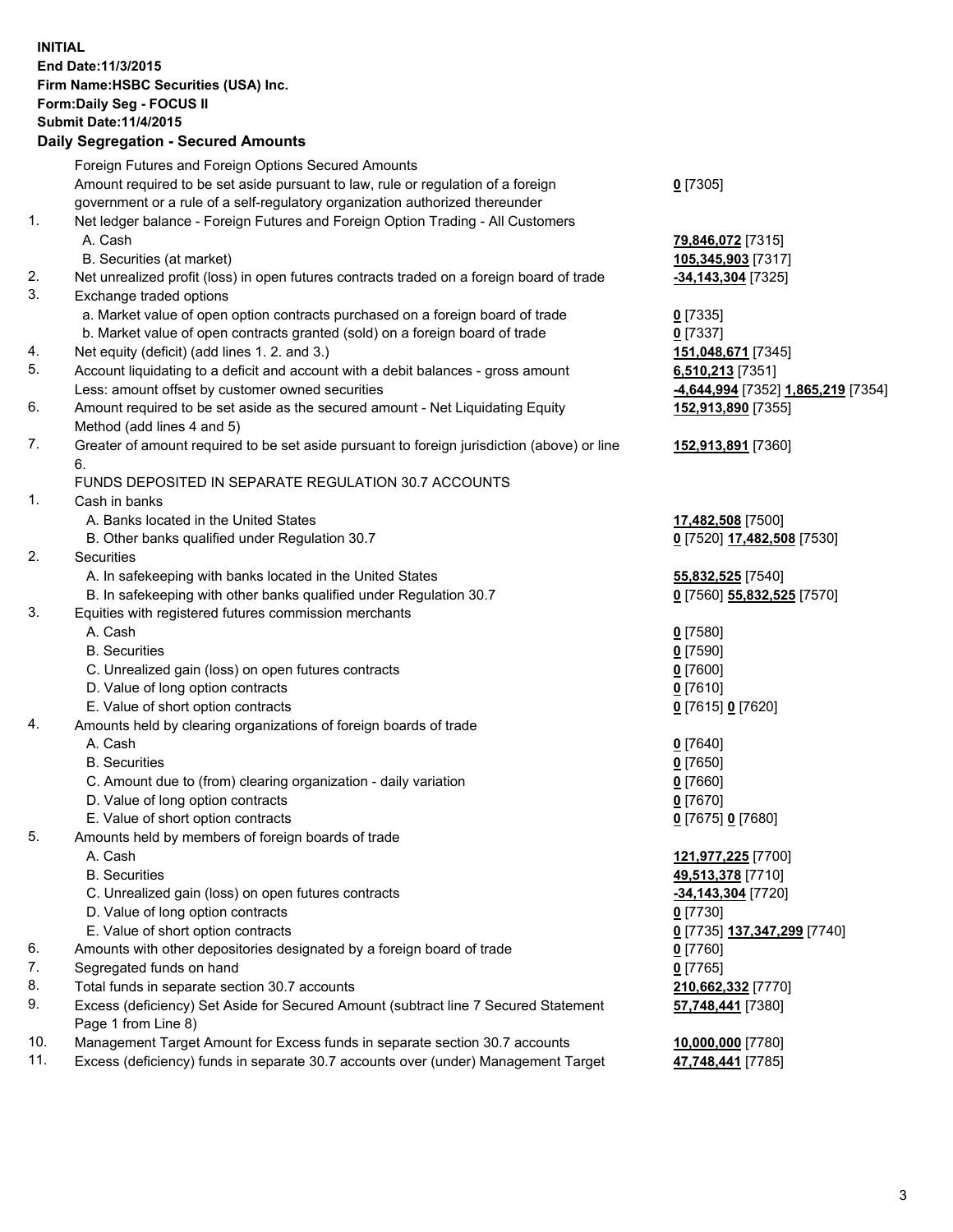| <b>INITIAL</b> | End Date: 11/3/2015<br>Firm Name: HSBC Securities (USA) Inc.<br>Form: Daily Seg - FOCUS II<br><b>Submit Date:11/4/2015</b><br>Daily Segregation - Segregation Statement |                              |
|----------------|-------------------------------------------------------------------------------------------------------------------------------------------------------------------------|------------------------------|
|                |                                                                                                                                                                         |                              |
|                | SEGREGATION REQUIREMENTS(Section 4d(2) of the CEAct)                                                                                                                    |                              |
| 1.             | Net ledger balance                                                                                                                                                      |                              |
|                | A. Cash                                                                                                                                                                 | -271,864,010 [7010]          |
|                | B. Securities (at market)                                                                                                                                               | 1,022,148,128 [7020]         |
| 2.<br>3.       | Net unrealized profit (loss) in open futures contracts traded on a contract market<br>Exchange traded options                                                           | 575,502,955 [7030]           |
|                | A. Add market value of open option contracts purchased on a contract market                                                                                             | 173,145,739 [7032]           |
|                | B. Deduct market value of open option contracts granted (sold) on a contract market                                                                                     | -42,692,774 [7033]           |
| 4.             | Net equity (deficit) (add lines 1, 2 and 3)                                                                                                                             | 1,456,240,038 [7040]         |
| 5.             | Accounts liquidating to a deficit and accounts with                                                                                                                     |                              |
|                | debit balances - gross amount                                                                                                                                           | 10,538,407 [7045]            |
|                | Less: amount offset by customer securities                                                                                                                              | -10,538,355 [7047] 52 [7050] |
| 6.             | Amount required to be segregated (add lines 4 and 5)                                                                                                                    | 1,456,240,090 [7060]         |
|                | FUNDS IN SEGREGATED ACCOUNTS                                                                                                                                            |                              |
| 7.             | Deposited in segregated funds bank accounts                                                                                                                             |                              |
|                | A. Cash                                                                                                                                                                 | 71,629,899 [7070]            |
|                | B. Securities representing investments of customers' funds (at market)                                                                                                  | $0$ [7080]                   |
|                | C. Securities held for particular customers or option customers in lieu of cash (at<br>market)                                                                          | 221,833,946 [7090]           |
| 8.             | Margins on deposit with derivatives clearing organizations of contract markets                                                                                          |                              |
|                | A. Cash                                                                                                                                                                 | 27,600,413 [7100]            |
|                | B. Securities representing investments of customers' funds (at market)                                                                                                  | 255,550,000 [7110]           |
|                | C. Securities held for particular customers or option customers in lieu of cash (at<br>market)                                                                          | 800,314,182 [7120]           |
| 9.             | Net settlement from (to) derivatives clearing organizations of contract markets                                                                                         | 3,556,798 [7130]             |
| 10.            | Exchange traded options                                                                                                                                                 |                              |
|                | A. Value of open long option contracts                                                                                                                                  | 173, 145, 739 [7132]         |
|                | B. Value of open short option contracts                                                                                                                                 | 42,692,774 [7133]            |
| 11.            | Net equities with other FCMs                                                                                                                                            |                              |
|                | A. Net liquidating equity                                                                                                                                               | 72,173,486 [7140]            |
|                | B. Securities representing investments of customers' funds (at market)                                                                                                  | $0$ [7160]                   |
|                | C. Securities held for particular customers or option customers in lieu of cash (at                                                                                     | $0$ [7170]                   |
|                | market)                                                                                                                                                                 |                              |
| 12.            | Segregated funds on hand                                                                                                                                                | $0$ [7150]                   |
| 13.            | Total amount in segregation (add lines 7 through 12)                                                                                                                    | 1,583,111,689 [7180]         |
| 14.            | Excess (deficiency) funds in segregation (subtract line 6 from line 13)                                                                                                 | 126,871,599 [7190]           |
| 15.            | Management Target Amount for Excess funds in segregation                                                                                                                | 110,000,000 [7194]           |
| 16.            | Excess (deficiency) funds in segregation over (under) Management Target Amount                                                                                          | 16,871,599 [7198]            |

16. Excess (deficiency) funds in segregation over (under) Management Target Amount Excess